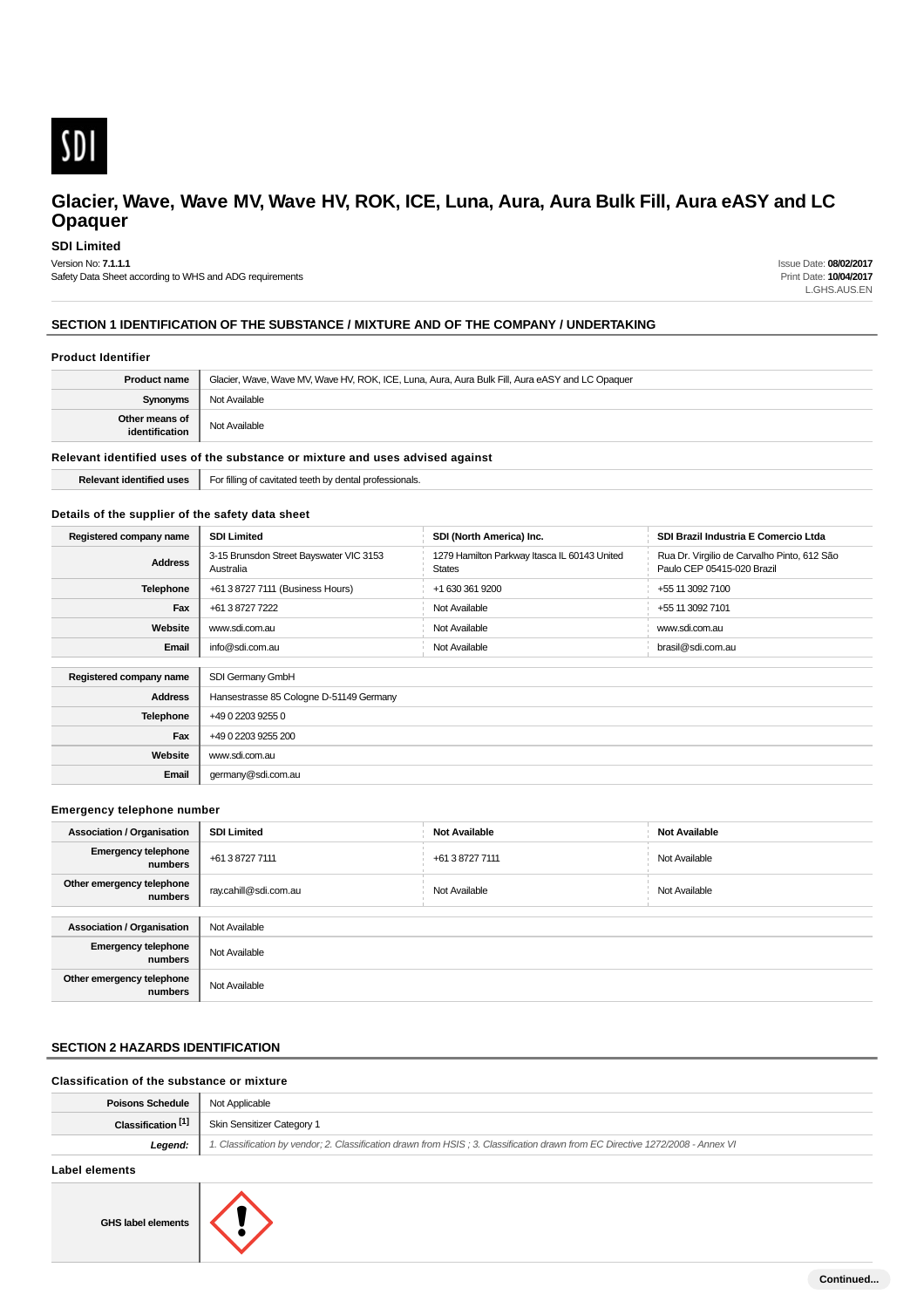| <b>SIGNAL WORD</b>                           | <b>WARNING</b>                                                             |
|----------------------------------------------|----------------------------------------------------------------------------|
| Hazard statement(s)                          |                                                                            |
| H317                                         | May cause an allergic skin reaction.                                       |
| <b>Precautionary statement(s) Prevention</b> |                                                                            |
| P280                                         | Wear protective gloves/protective clothing/eye protection/face protection. |
| P <sub>261</sub>                             | Avoid breathing mist/vapours/spray.                                        |
| P <sub>272</sub>                             | Contaminated work clothing should not be allowed out of the workplace.     |

## **Precautionary statement(s) Response**

| P363      | Wash contaminated clothing before reuse.                         |  |
|-----------|------------------------------------------------------------------|--|
| P302+P352 | IF ON SKIN: Wash with plenty of soap and water.                  |  |
| P333+P313 | If skin irritation or rash occurs: Get medical advice/attention. |  |

## **Precautionary statement(s) Storage**

## Not Applicable

## **Precautionary statement(s) Disposal**

| P501<br>____ | $\cdots$<br>)ISDI<br>with<br>eorganee<br>i redulations.<br>о на<br>.<br>. |
|--------------|---------------------------------------------------------------------------|
|              |                                                                           |

## **SECTION 3 COMPOSITION / INFORMATION ON INGREDIENTS**

#### **Substances**

See section below for composition of Mixtures

#### **Mixtures**

| <b>CAS No</b> | %[weight]  | Name                                            |
|---------------|------------|-------------------------------------------------|
| 72869-86-4    | $3 - 20$   | diurethane dimethacrylate                       |
| 109-16-0      | $0.01 - 7$ | triethylene glycol dimethacrylate               |
| 24448-20-2    | $15-18$    | 2,2-bis[4-(2-methacryloxy)ethoxy)phenyl]propane |

## **SECTION 4 FIRST AID MEASURES**

## **Description of first aid measures**

| <b>Eye Contact</b>  | If this product comes in contact with the eyes:<br>$\triangleright$ Wash out immediately with fresh running water.<br>Ensure complete irrigation of the eye by keeping eyelids apart and away from eye and moving the eyelids by occasionally lifting the upper and lower lids.<br>Seek medical attention without delay; if pain persists or recurs seek medical attention.<br>Removal of contact lenses after an eye injury should only be undertaken by skilled personnel. |
|---------------------|------------------------------------------------------------------------------------------------------------------------------------------------------------------------------------------------------------------------------------------------------------------------------------------------------------------------------------------------------------------------------------------------------------------------------------------------------------------------------|
| <b>Skin Contact</b> | If skin contact occurs:<br>Immediately remove all contaminated clothing, including footwear.<br>Flush skin and hair with running water (and soap if available).<br>Seek medical attention in event of irritation.                                                                                                                                                                                                                                                            |
| Inhalation          | If fumes, aerosols or combustion products are inhaled remove from contaminated area.<br>Other measures are usually unnecessary.<br>If irritation continues, seek medical attention.                                                                                                                                                                                                                                                                                          |
| Ingestion           | Seek medical attention.                                                                                                                                                                                                                                                                                                                                                                                                                                                      |

**Indication of any immediate medical attention and special treatment needed**

Treat symptomatically.

## **SECTION 5 FIREFIGHTING MEASURES**

#### **Extinguishing media**

- Foam.
- **Dry chemical powder.**
- BCF (where regulations permit).
- Carbon dioxide.
- Water spray or fog Large fires only.

#### **Special hazards arising from the substrate or mixture**

| Fire Incompatibility           | None known.                                                                                                                        |  |
|--------------------------------|------------------------------------------------------------------------------------------------------------------------------------|--|
| <b>Advice for firefighters</b> |                                                                                                                                    |  |
|                                | Alert Fire Brigade and tell them location and nature of hazard.<br>$\blacktriangleright$ May be violently or explosively reactive. |  |

- **Fire Fighting** Wear full body protective clothing with breathing apparatus.
	- Prevent, by any means available, spillage from entering drains or water course.
		- Fight fire from a safe distance, with adequate cover.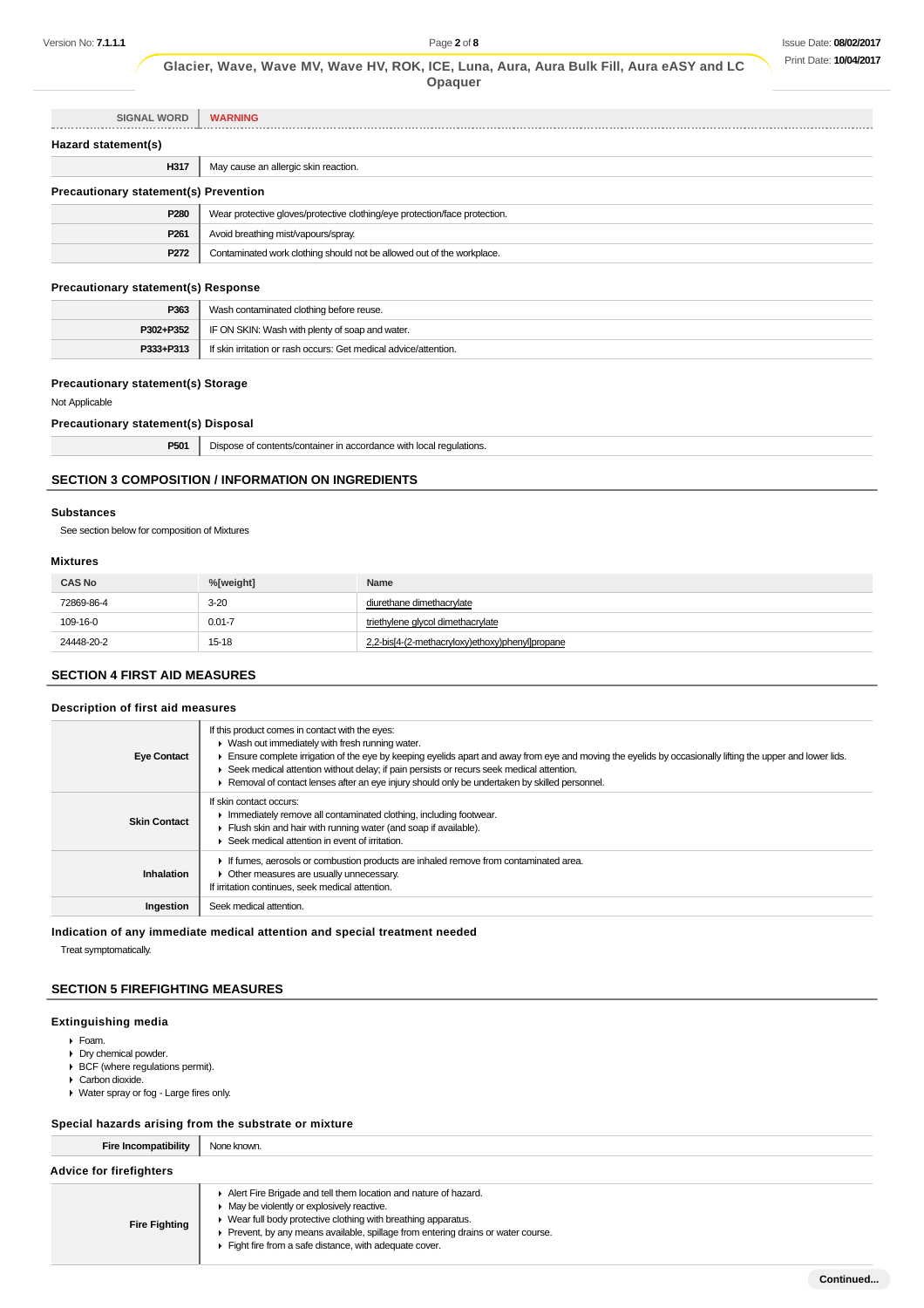|                              | Glacier, Wave, Wave MV, Wave HV, ROK, ICE, Luna, Aura, Aura Bulk Fill, Aura eASY and LC<br>Opaquer                                                                                                                                                                                                                                                                                                      |
|------------------------------|---------------------------------------------------------------------------------------------------------------------------------------------------------------------------------------------------------------------------------------------------------------------------------------------------------------------------------------------------------------------------------------------------------|
|                              | If safe, switch off electrical equipment until vapour fire hazard removed.<br>• Use water delivered as a fine spray to control the fire and cool adjacent area.<br>Avoid spraying water onto liquid pools.<br>• Do not approach containers suspected to be hot.<br>• Cool fire exposed containers with water spray from a protected location.<br>If safe to do so, remove containers from path of fire. |
| <b>Fire/Explosion Hazard</b> | Non combustible.<br>• Not considered a significant fire risk, however containers may burn.<br>May emit corrosive fumes.<br>Decomposes on heating and produces:<br>carbon dioxide (CO2)<br>carbon monoxide (CO)                                                                                                                                                                                          |
| <b>HAZCHEM</b>               | Not Applicable                                                                                                                                                                                                                                                                                                                                                                                          |

## **SECTION 6 ACCIDENTAL RELEASE MEASURES**

**Personal precautions, protective equipment and emergency procedures** See section 8

## **Environmental precautions**

See section 12

## **Methods and material for containment and cleaning up**

| <b>Minor Spills</b> | Clean up all spills immediately.<br>Avoid contact with skin and eyes.<br>• Wear impervious gloves and safety goggles.<br>Trowel up/scrape up.<br>Place spilled material in clean, dry, sealed container.<br>$\blacktriangleright$ Flush spill area with water.                                                                                                                                                                                                                                                                                                                                                                                         |
|---------------------|--------------------------------------------------------------------------------------------------------------------------------------------------------------------------------------------------------------------------------------------------------------------------------------------------------------------------------------------------------------------------------------------------------------------------------------------------------------------------------------------------------------------------------------------------------------------------------------------------------------------------------------------------------|
| <b>Major Spills</b> | Minor hazard.<br>• Clear area of personnel.<br>Alert Fire Brigade and tell them location and nature of hazard.<br>Control personal contact with the substance, by using protective equipment as required.<br>▶ Prevent spillage from entering drains or water ways.<br>• Contain spill with sand, earth or vermiculite.<br>Collect recoverable product into labelled containers for recycling.<br>Absorb remaining product with sand, earth or vermiculite and place in appropriate containers for disposal.<br>• Wash area and prevent runoff into drains or waterways.<br>If contamination of drains or waterways occurs, advise emergency services. |

Personal Protective Equipment advice is contained in Section 8 of the SDS.

## **SECTION 7 HANDLING AND STORAGE**

| Precautions for safe handling |                                                                                                                                                                                                                                                                                                                                                                                                                                                                                                                                                                                                                                                                                                                                                                                                                                                                                                                                                                                                   |
|-------------------------------|---------------------------------------------------------------------------------------------------------------------------------------------------------------------------------------------------------------------------------------------------------------------------------------------------------------------------------------------------------------------------------------------------------------------------------------------------------------------------------------------------------------------------------------------------------------------------------------------------------------------------------------------------------------------------------------------------------------------------------------------------------------------------------------------------------------------------------------------------------------------------------------------------------------------------------------------------------------------------------------------------|
| Safe handling                 | Avoid all personal contact, including inhalation.<br>▶ Wear protective clothing when risk of exposure occurs.<br>$\blacktriangleright$ Use in a well-ventilated area.<br>▶ Prevent concentration in hollows and sumps.<br>DO NOT enter confined spaces until atmosphere has been checked.<br>DO NOT allow material to contact humans, exposed food or food utensils.<br>Avoid contact with incompatible materials.<br>• When handling, DO NOT eat, drink or smoke.<br>▶ Keep containers securely sealed when not in use.<br>Avoid physical damage to containers.<br>Always wash hands with soap and water after handling.<br>• Work clothes should be laundered separately. Launder contaminated clothing before re-use.<br>• Use good occupational work practice.<br>• Observe manufacturer's storage and handling recommendations contained within this SDS.<br>Atmosphere should be regularly checked against established exposure standards to ensure safe working conditions are maintained. |
| <b>Other information</b>      | Store between 10 and 25 deg. C.<br>Do not store in direct sunlight.                                                                                                                                                                                                                                                                                                                                                                                                                                                                                                                                                                                                                                                                                                                                                                                                                                                                                                                               |
|                               | Conditions for safe storage, including any incompatibilities                                                                                                                                                                                                                                                                                                                                                                                                                                                                                                                                                                                                                                                                                                                                                                                                                                                                                                                                      |

| Suitable container      | DO NOT repack. Use containers supplied by manufacturer only.<br>▶ Check that containers are clearly labelled and free from leaks |
|-------------------------|----------------------------------------------------------------------------------------------------------------------------------|
| Storage incompatibility | Avoid storage with reducing agents.                                                                                              |

## **SECTION 8 EXPOSURE CONTROLS / PERSONAL PROTECTION**

## **Control parameters**

**OCCUPATIONAL EXPOSURE LIMITS (OEL)**

**INGREDIENT DATA**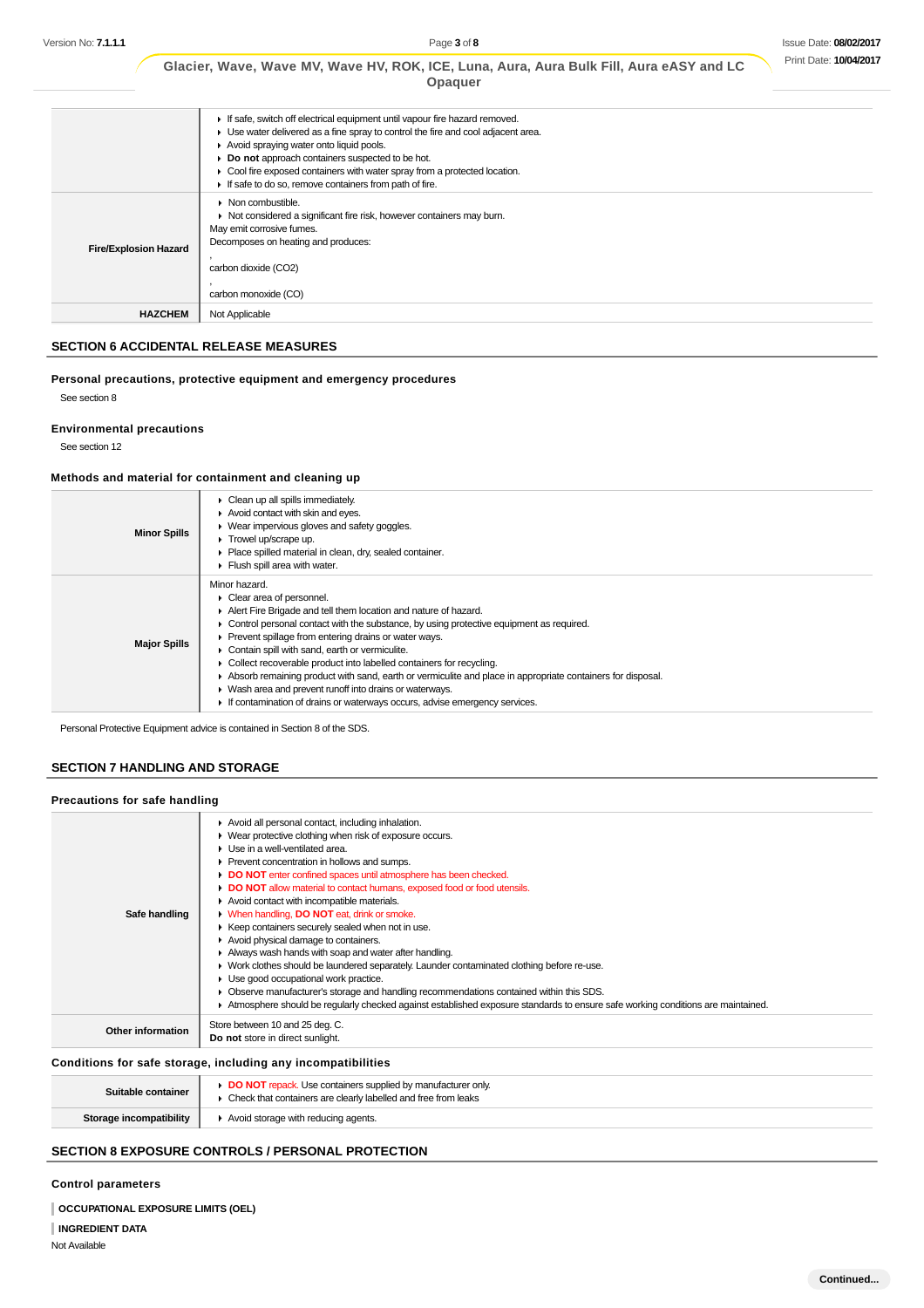**EMERGENCY LIMITS**

| Ingredient                                          | <b>Material name</b>                                                                                                             |                     | TEEL-1             | TEEL-2                  | TEEL-3      |  |  |  |
|-----------------------------------------------------|----------------------------------------------------------------------------------------------------------------------------------|---------------------|--------------------|-------------------------|-------------|--|--|--|
| diurethane dimethacrylate                           | Diurethane dimethacrylate                                                                                                        |                     | $120 \text{ mg/m}$ | $1,300 \,\mathrm{mg/m}$ | 7,900 mg/m3 |  |  |  |
| triethylene glycol<br>dimethacrylate                | Methacrylic acid, diester with triethylene glycol; (Polyester TGM3)<br>$2,100 \,\mathrm{mg/m}$<br>$33 \text{ mg/m}$<br>360 mg/m3 |                     |                    |                         |             |  |  |  |
| Ingredient                                          | <b>Original IDLH</b>                                                                                                             | <b>Revised IDLH</b> |                    |                         |             |  |  |  |
|                                                     |                                                                                                                                  |                     |                    |                         |             |  |  |  |
| diurethane dimethacrylate                           | Not Available                                                                                                                    | Not Available       |                    |                         |             |  |  |  |
| triethylene glycol dimethacrylate                   | Not Available<br>Not Available                                                                                                   |                     |                    |                         |             |  |  |  |
| 2,2-bis[4-(2-<br>methacryloxy)ethoxy)phenyl]propane | Not Available                                                                                                                    | Not Available       |                    |                         |             |  |  |  |

## **MATERIAL DATA**

# **Exposure controls**

|                            | Engineering controls are used to remove a hazard or place a barrier between the worker and the hazard. Well-designed engineering controls can be highly<br>effective in protecting workers and will typically be independent of worker interactions to provide this high level of protection.<br>The basic types of engineering controls are:<br>Process controls which involve changing the way a job activity or process is done to reduce the risk.<br>Enclosure and/or isolation of emission source which keeps a selected hazard "physically" away from the worker and ventilation that strategically "adds" and<br>"removes" air in the work environment. Ventilation can remove or dilute an air contaminant if designed properly. The design of a ventilation system must match<br>the particular process and chemical or contaminant in use.<br>Employers may need to use multiple types of controls to prevent employee overexposure.<br>General exhaust is adequate under normal operating conditions. Local exhaust ventilation may be required in special circumstances. If risk of overexposure<br>exists, wear approved respirator. Supplied-air type respirator may be required in special circumstances. Correct fit is essential to ensure adequate protection.<br>Provide adequate ventilation in warehouses and enclosed storage areas. Air contaminants generated in the workplace possess varying "escape" velocities<br>which, in turn, determine the "capture velocities" of fresh circulating air required to effectively remove the contaminant. |                                  |                                |  |  |  |  |  |  |
|----------------------------|----------------------------------------------------------------------------------------------------------------------------------------------------------------------------------------------------------------------------------------------------------------------------------------------------------------------------------------------------------------------------------------------------------------------------------------------------------------------------------------------------------------------------------------------------------------------------------------------------------------------------------------------------------------------------------------------------------------------------------------------------------------------------------------------------------------------------------------------------------------------------------------------------------------------------------------------------------------------------------------------------------------------------------------------------------------------------------------------------------------------------------------------------------------------------------------------------------------------------------------------------------------------------------------------------------------------------------------------------------------------------------------------------------------------------------------------------------------------------------------------------------------------------------------------------------------------------|----------------------------------|--------------------------------|--|--|--|--|--|--|
|                            | Type of Contaminant:                                                                                                                                                                                                                                                                                                                                                                                                                                                                                                                                                                                                                                                                                                                                                                                                                                                                                                                                                                                                                                                                                                                                                                                                                                                                                                                                                                                                                                                                                                                                                       |                                  | Air Speed:                     |  |  |  |  |  |  |
|                            | solvent, vapours, degreasing etc., evaporating from tank (in still air).                                                                                                                                                                                                                                                                                                                                                                                                                                                                                                                                                                                                                                                                                                                                                                                                                                                                                                                                                                                                                                                                                                                                                                                                                                                                                                                                                                                                                                                                                                   |                                  | 0.25-0.5 m/s (50-100<br>f/min) |  |  |  |  |  |  |
| Appropriate engineering    | aerosols, fumes from pouring operations, intermittent container filling, low speed conveyer transfers, welding, spray drift, plating<br>acid fumes, pickling (released at low velocity into zone of active generation)                                                                                                                                                                                                                                                                                                                                                                                                                                                                                                                                                                                                                                                                                                                                                                                                                                                                                                                                                                                                                                                                                                                                                                                                                                                                                                                                                     |                                  | 0.5-1 m/s (100-200<br>f/min.)  |  |  |  |  |  |  |
| controls                   | direct spray, spray painting in shallow booths, drum filling, conveyer loading, crusher dusts, gas discharge (active generation into<br>zone of rapid air motion)                                                                                                                                                                                                                                                                                                                                                                                                                                                                                                                                                                                                                                                                                                                                                                                                                                                                                                                                                                                                                                                                                                                                                                                                                                                                                                                                                                                                          |                                  | 1-2.5 m/s (200-500<br>f/min.)  |  |  |  |  |  |  |
|                            | grinding, abrasive blasting, tumbling, high speed wheel generated dusts (released at high initial velocity into zone of very high rapid<br>air motion)                                                                                                                                                                                                                                                                                                                                                                                                                                                                                                                                                                                                                                                                                                                                                                                                                                                                                                                                                                                                                                                                                                                                                                                                                                                                                                                                                                                                                     |                                  | 2.5-10 m/s (500-2000<br>f/min. |  |  |  |  |  |  |
|                            | Within each range the appropriate value depends on:                                                                                                                                                                                                                                                                                                                                                                                                                                                                                                                                                                                                                                                                                                                                                                                                                                                                                                                                                                                                                                                                                                                                                                                                                                                                                                                                                                                                                                                                                                                        |                                  |                                |  |  |  |  |  |  |
|                            | Lower end of the range                                                                                                                                                                                                                                                                                                                                                                                                                                                                                                                                                                                                                                                                                                                                                                                                                                                                                                                                                                                                                                                                                                                                                                                                                                                                                                                                                                                                                                                                                                                                                     | Upper end of the range           |                                |  |  |  |  |  |  |
|                            | 1: Room air currents minimal or favourable to capture                                                                                                                                                                                                                                                                                                                                                                                                                                                                                                                                                                                                                                                                                                                                                                                                                                                                                                                                                                                                                                                                                                                                                                                                                                                                                                                                                                                                                                                                                                                      | 1: Disturbing room air currents  |                                |  |  |  |  |  |  |
|                            | 2: Contaminants of low toxicity or of nuisance value only.                                                                                                                                                                                                                                                                                                                                                                                                                                                                                                                                                                                                                                                                                                                                                                                                                                                                                                                                                                                                                                                                                                                                                                                                                                                                                                                                                                                                                                                                                                                 | 2: Contaminants of high toxicity |                                |  |  |  |  |  |  |
|                            | 3: Intermittent, low production.                                                                                                                                                                                                                                                                                                                                                                                                                                                                                                                                                                                                                                                                                                                                                                                                                                                                                                                                                                                                                                                                                                                                                                                                                                                                                                                                                                                                                                                                                                                                           | 3: High production, heavy use    |                                |  |  |  |  |  |  |
|                            | 4: Large hood or large air mass in motion                                                                                                                                                                                                                                                                                                                                                                                                                                                                                                                                                                                                                                                                                                                                                                                                                                                                                                                                                                                                                                                                                                                                                                                                                                                                                                                                                                                                                                                                                                                                  | 4: Small hood-local control only |                                |  |  |  |  |  |  |
|                            | Simple theory shows that air velocity falls rapidly with distance away from the opening of a simple extraction pipe. Velocity generally decreases with the square<br>of distance from the extraction point (in simple cases). Therefore the air speed at the extraction point should be adjusted, accordingly, after reference to<br>distance from the contaminating source. The air velocity at the extraction fan, for example, should be a minimum of 1-2 m/s (200-400 f/min) for extraction of<br>solvents generated in a tank 2 meters distant from the extraction point. Other mechanical considerations, producing performance deficits within the extraction<br>apparatus, make it essential that theoretical air velocities are multiplied by factors of 10 or more when extraction systems are installed or used.                                                                                                                                                                                                                                                                                                                                                                                                                                                                                                                                                                                                                                                                                                                                                |                                  |                                |  |  |  |  |  |  |
| <b>Personal protection</b> |                                                                                                                                                                                                                                                                                                                                                                                                                                                                                                                                                                                                                                                                                                                                                                                                                                                                                                                                                                                                                                                                                                                                                                                                                                                                                                                                                                                                                                                                                                                                                                            |                                  |                                |  |  |  |  |  |  |
|                            | No special equipment for minor exposure i.e. when handling small quantities.<br>OTHERWISE:<br>Safety glasses with side shields.<br>▶ Contact lenses may pose a special hazard; soft contact lenses may absorb and concentrate irritants. A written policy document, describing the wearing of<br>lenses or restrictions on use, should be created for each workplace or task. This should include a review of lens absorption and adsorption for the class of<br>chemicals in use and an account of injury experience. Medical and first-aid personnel should be trained in their removal and suitable equipment should be<br>readily available. In the event of chemical exposure, begin eye irrigation immediately and remove contact lens as soon as practicable. Lens should be removed<br>at the first signs of eye redness or irritation - lens should be removed in a clean environment only after workers have washed hands thoroughly. [CDC NIOSH                                                                                                                                                                                                                                                                                                                                                                                                                                                                                                                                                                                                                 |                                  |                                |  |  |  |  |  |  |
| Eye and face protection    | Current Intelligence Bulletin 59], [AS/NZS 1336 or national equivalent]                                                                                                                                                                                                                                                                                                                                                                                                                                                                                                                                                                                                                                                                                                                                                                                                                                                                                                                                                                                                                                                                                                                                                                                                                                                                                                                                                                                                                                                                                                    |                                  |                                |  |  |  |  |  |  |
| <b>Skin protection</b>     | See Hand protection below                                                                                                                                                                                                                                                                                                                                                                                                                                                                                                                                                                                                                                                                                                                                                                                                                                                                                                                                                                                                                                                                                                                                                                                                                                                                                                                                                                                                                                                                                                                                                  |                                  |                                |  |  |  |  |  |  |
| Hands/feet protection      | ▶ Wear chemical protective gloves, e.g. PVC.<br>▶ Wear safety footwear or safety gumboots, e.g. Rubber<br>Rubber Gloves                                                                                                                                                                                                                                                                                                                                                                                                                                                                                                                                                                                                                                                                                                                                                                                                                                                                                                                                                                                                                                                                                                                                                                                                                                                                                                                                                                                                                                                    |                                  |                                |  |  |  |  |  |  |
| <b>Body protection</b>     | See Other protection below                                                                                                                                                                                                                                                                                                                                                                                                                                                                                                                                                                                                                                                                                                                                                                                                                                                                                                                                                                                                                                                                                                                                                                                                                                                                                                                                                                                                                                                                                                                                                 |                                  |                                |  |  |  |  |  |  |
| Other protection           | • Overalls.<br>▶ P.V.C. apron.<br>• Barrier cream.<br>Skin cleansing cream.<br>$\blacktriangleright$ Eye wash unit.                                                                                                                                                                                                                                                                                                                                                                                                                                                                                                                                                                                                                                                                                                                                                                                                                                                                                                                                                                                                                                                                                                                                                                                                                                                                                                                                                                                                                                                        |                                  |                                |  |  |  |  |  |  |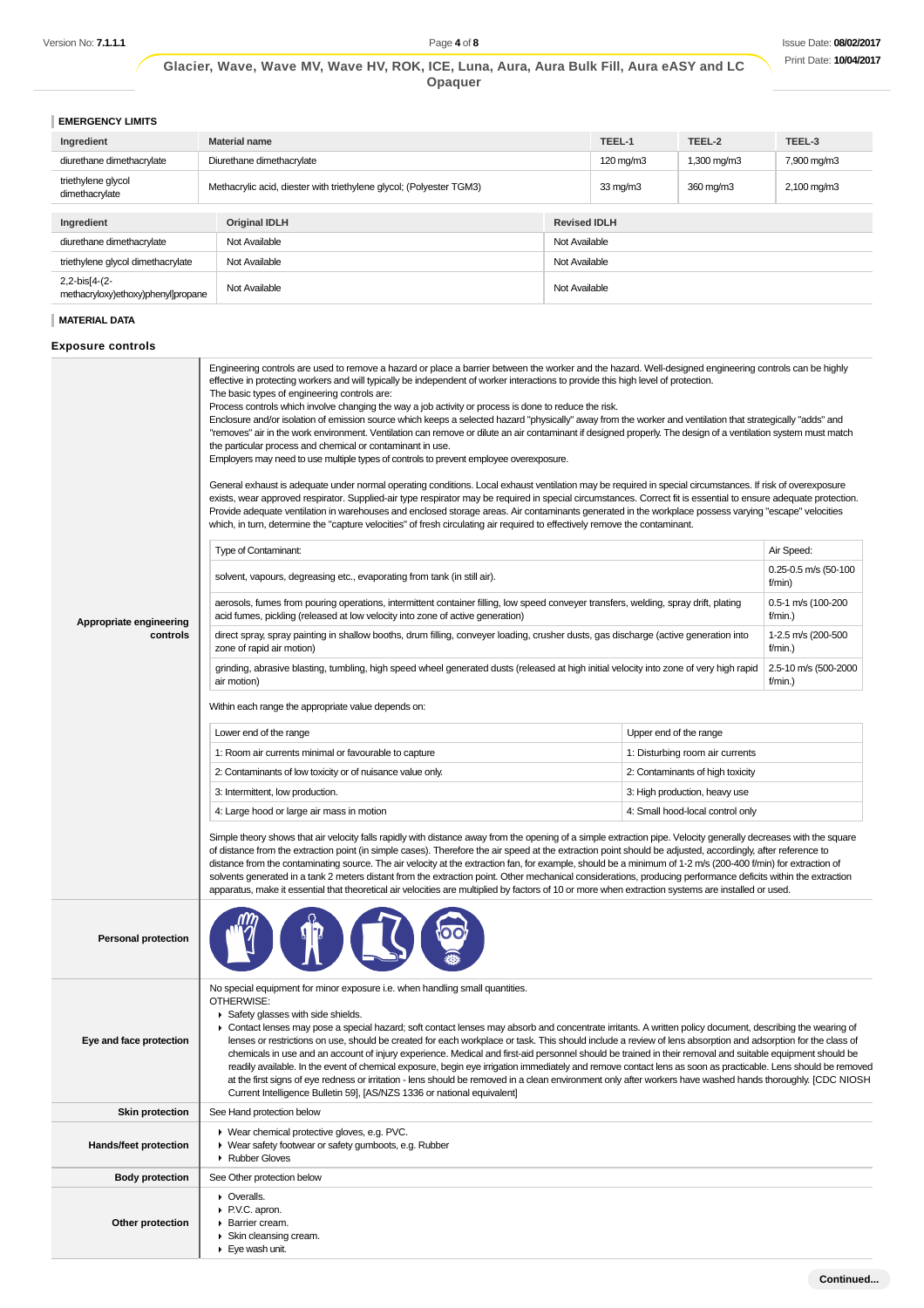**Thermal hazards** Not Available

#### **Respiratory protection**

Type A Filter of sufficient capacity. (AS/NZS 1716 & 1715, EN 143:2000 & 149:2001, ANSI Z88 or national equivalent)

Where the concentration of gas/particulates in the breathing zone, approaches or exceeds the "Exposure Standard" (or ES), respiratory protection is required. Degree of protection varies with both face-piece and Class of filter; the nature of protection varies with Type of filter.

| <b>Required Minimum Protection Factor</b> | <b>Half-Face Respirator</b> | <b>Full-Face Respirator</b> | <b>Powered Air Respirator</b> |  |  |  |
|-------------------------------------------|-----------------------------|-----------------------------|-------------------------------|--|--|--|
| up to $10 \times ES$                      | A-AUS                       |                             | A-PAPR-AUS / Class 1          |  |  |  |
| up to $50 \times ES$                      |                             | A-AUS / Class 1             |                               |  |  |  |
| up to $100 \times ES$                     |                             | $A-2$                       | A-PAPR-2 ^                    |  |  |  |

^ - Full-face

A(All classes) = Organic vapours, B AUS or B1 = Acid gasses, B2 = Acid gas or hydrogen cyanide(HCN), B3 = Acid gas or hydrogen cyanide(HCN), E = Sulfur dioxide(SO2), G = Agricultural chemicals, K = Ammonia(NH3), Hg = Mercury, NO = Oxides of nitrogen, MB = Methyl bromide, AX = Low boiling point organic compounds(below 65 degC)

## **SECTION 9 PHYSICAL AND CHEMICAL PROPERTIES**

## **Information on basic physical and chemical properties**

| Appearance                                      | Tooth coloured viscous/ flowable paste with ester-like odour, insoluble in water. |                                                   |                |  |  |  |  |  |
|-------------------------------------------------|-----------------------------------------------------------------------------------|---------------------------------------------------|----------------|--|--|--|--|--|
|                                                 |                                                                                   |                                                   |                |  |  |  |  |  |
| <b>Physical state</b>                           | Free-flowing Paste                                                                | Relative density (Water = 1)                      | $1.5 - 2.0$    |  |  |  |  |  |
| Odour                                           | Not Available                                                                     | <b>Partition coefficient</b><br>n-octanol / water | Not Available  |  |  |  |  |  |
| <b>Odour threshold</b>                          | Not Available                                                                     | Auto-ignition temperature<br>$(^{\circ}C)$        | Not Available  |  |  |  |  |  |
| pH (as supplied)                                | Not Available                                                                     | <b>Decomposition</b><br>temperature               | Not Available  |  |  |  |  |  |
| Melting point / freezing<br>point (°C)          | Not Available                                                                     | Viscosity (cSt)                                   | Not Available  |  |  |  |  |  |
| Initial boiling point and<br>boiling range (°C) | Gel before boiling                                                                | Molecular weight (g/mol)                          | Not Applicable |  |  |  |  |  |
| Flash point (°C)                                | Not Available                                                                     | <b>Taste</b>                                      | Not Available  |  |  |  |  |  |
| <b>Evaporation rate</b>                         | Not Available                                                                     | <b>Explosive properties</b>                       | Not Available  |  |  |  |  |  |
| Flammability                                    | Not Available                                                                     | <b>Oxidising properties</b>                       | Not Available  |  |  |  |  |  |
| Upper Explosive Limit (%)                       | Not Available                                                                     | Surface Tension (dyn/cm or<br>$mN/m$ )            | Not Available  |  |  |  |  |  |
| Lower Explosive Limit (%)                       | Not Available                                                                     | <b>Volatile Component (%vol)</b>                  | Not Available  |  |  |  |  |  |
| Vapour pressure (kPa)                           | Not Available                                                                     | Gas group                                         | Not Available  |  |  |  |  |  |
| Solubility in water (g/L)                       | Immiscible                                                                        | pH as a solution (1%)                             | Not Available  |  |  |  |  |  |
| Vapour density (Air = 1)                        | Not Available                                                                     | VOC g/L                                           | Not Available  |  |  |  |  |  |

## **SECTION 10 STABILITY AND REACTIVITY**

| Reactivity                                   | See section 7                                                             |
|----------------------------------------------|---------------------------------------------------------------------------|
| <b>Chemical stability</b>                    | Product is considered stable and hazardous polymerisation will not occur. |
| <b>Possibility of hazardous</b><br>reactions | See section 7                                                             |
| <b>Conditions to avoid</b>                   | See section 7                                                             |
| Incompatible materials                       | See section 7                                                             |
| <b>Hazardous decomposition</b><br>products   | See section 5                                                             |

## **SECTION 11 TOXICOLOGICAL INFORMATION**

#### **Information on toxicological effects**

| Inhaled             | Limited evidence or practical experience suggests that the material may produce irritation of the respiratory system, in a significant number of individuals,<br>following inhalation. In contrast to most organs, the lung is able to respond to a chemical insult by first removing or neutralising the irritant and then repairing<br>the damage. The repair process, which initially evolved to protect mammalian lungs from foreign matter and antigens, may however, produce further lung<br>damage resulting in the impairment of gas exchange, the primary function of the lungs. Respiratory tract irritation often results in an inflammatory response<br>involving the recruitment and activation of many cell types, mainly derived from the vascular system. |
|---------------------|---------------------------------------------------------------------------------------------------------------------------------------------------------------------------------------------------------------------------------------------------------------------------------------------------------------------------------------------------------------------------------------------------------------------------------------------------------------------------------------------------------------------------------------------------------------------------------------------------------------------------------------------------------------------------------------------------------------------------------------------------------------------------|
| Ingestion           | The material has NOT been classified by EC Directives or other classification systems as "harmful by ingestion". This is because of the lack of corroborating<br>animal or human evidence. The material may still be damaging to the health of the individual, following ingestion, especially where pre-existing organ (e.g liver,<br>kidney) damage is evident. Present definitions of harmful or toxic substances are generally based on doses producing mortality rather than those producing<br>morbidity (disease, ill-health). Gastrointestinal tract discomfort may produce nausea and vomiting. In an occupational setting however, ingestion of insignificant<br>quantities is not thought to be cause for concern.                                             |
| <b>Skin Contact</b> | Limited evidence exists, or practical experience predicts, that the material either produces inflammation of the skin in a substantial number of individuals<br>following direct contact, and/or produces significant inflammation when applied to the healthy intact skin of animals, for up to four hours, such inflammation                                                                                                                                                                                                                                                                                                                                                                                                                                            |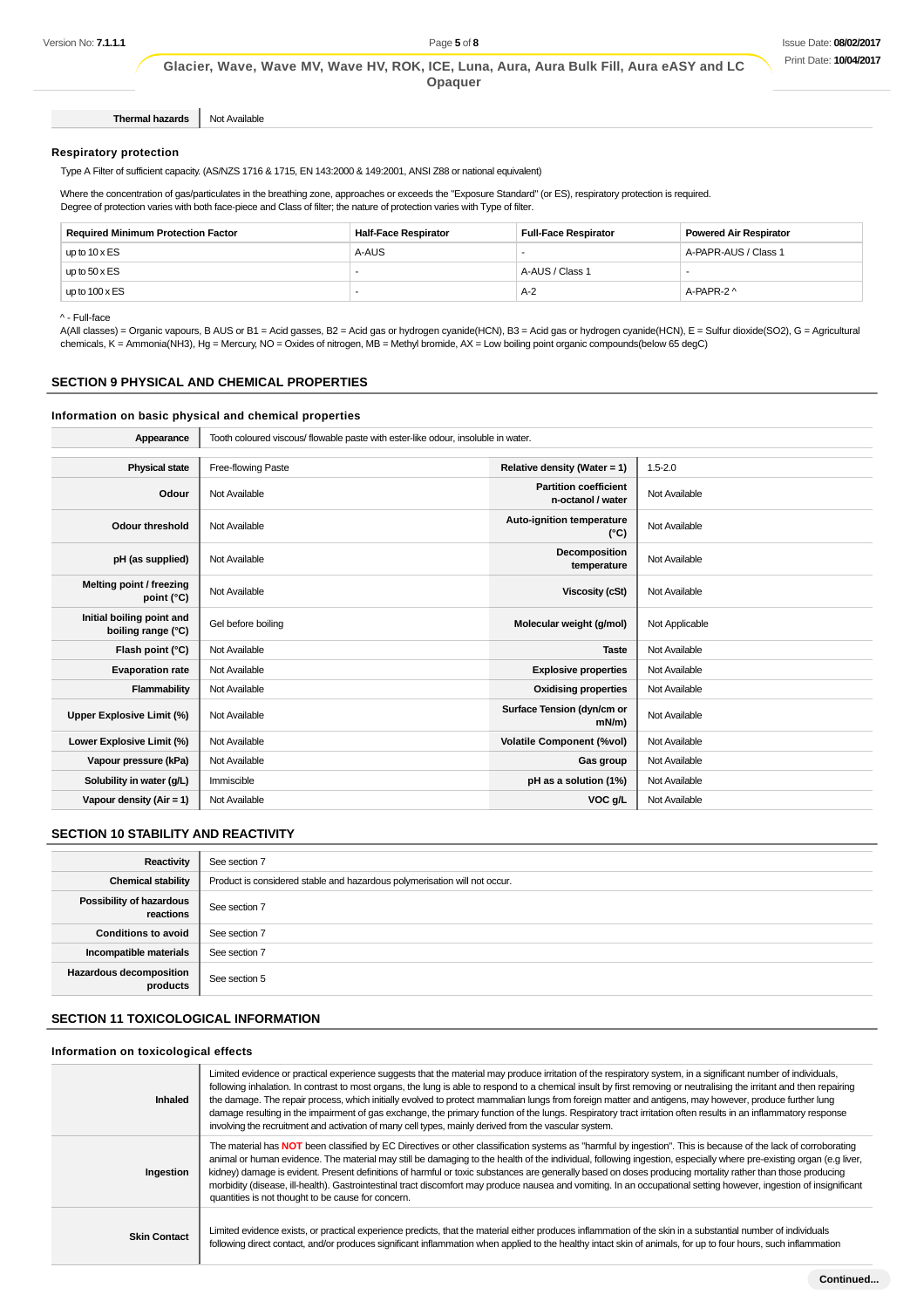|                                                                   |                                                                                                                                                                                                                                                                                                                                                                                                                                                                                                                                                                      | Opaquer                                                   |                                                                                                                                                                      |  |  |  |  |  |  |
|-------------------------------------------------------------------|----------------------------------------------------------------------------------------------------------------------------------------------------------------------------------------------------------------------------------------------------------------------------------------------------------------------------------------------------------------------------------------------------------------------------------------------------------------------------------------------------------------------------------------------------------------------|-----------------------------------------------------------|----------------------------------------------------------------------------------------------------------------------------------------------------------------------|--|--|--|--|--|--|
|                                                                   | being present twenty-four hours or more after the end of the exposure period. Skin irritation may also be present after prolonged or repeated exposure; this may<br>result in a form of contact dermatitis (nonallergic). The dermatitis is often characterised by skin redness (erythema) and swelling (oedema) which may<br>progress to blistering (vesiculation), scaling and thickening of the epidermis. At the microscopic level there may be intercellular oedema of the spongy layer of<br>the skin (spongiosis) and intracellular oedema of the epidermis.  |                                                           |                                                                                                                                                                      |  |  |  |  |  |  |
| Eye                                                               | Limited evidence exists, or practical experience suggests, that the material may cause eye irritation in a substantial number of individuals and/or is expected to<br>produce significant ocular lesions which are present twenty-four hours or more after instillation into the eye(s) of experimental animals. Repeated or prolonged<br>eye contact may cause inflammation characterised by temporary redness (similar to windburn) of the conjunctiva (conjunctivitis); temporary impairment of vision<br>and/or other transient eye damage/ulceration may occur. |                                                           |                                                                                                                                                                      |  |  |  |  |  |  |
| <b>Chronic</b>                                                    |                                                                                                                                                                                                                                                                                                                                                                                                                                                                                                                                                                      | of producing a positive response in experimental animals. | Practical experience shows that skin contact with the material is capable either of inducing a sensitisation reaction in a substantial number of individuals, and/or |  |  |  |  |  |  |
| Glacier, Wave, Wave MV, Wave HV,                                  |                                                                                                                                                                                                                                                                                                                                                                                                                                                                                                                                                                      | <b>TOXICITY</b>                                           | <b>IRRITATION</b>                                                                                                                                                    |  |  |  |  |  |  |
| ROK, ICE, Luna, Aura, Aura Bulk Fill,<br>Aura eASY and LC Opaquer |                                                                                                                                                                                                                                                                                                                                                                                                                                                                                                                                                                      | Not Available                                             | Not Available                                                                                                                                                        |  |  |  |  |  |  |
|                                                                   |                                                                                                                                                                                                                                                                                                                                                                                                                                                                                                                                                                      | <b>TOXICITY</b>                                           | <b>IRRITATION</b>                                                                                                                                                    |  |  |  |  |  |  |
| diurethane dimethacrylate                                         |                                                                                                                                                                                                                                                                                                                                                                                                                                                                                                                                                                      | Oral (rat) LD50: >5000 mg/kg <sup>[1]</sup>               | Not Available                                                                                                                                                        |  |  |  |  |  |  |
|                                                                   |                                                                                                                                                                                                                                                                                                                                                                                                                                                                                                                                                                      | <b>TOXICITY</b>                                           | <b>IRRITATION</b>                                                                                                                                                    |  |  |  |  |  |  |
| triethylene glycol dimethacrylate                                 |                                                                                                                                                                                                                                                                                                                                                                                                                                                                                                                                                                      | Oral (rat) LD50: 10837 mg/kg <sup>[2]</sup>               | Not Available                                                                                                                                                        |  |  |  |  |  |  |
| 2,2-bis[4-(2-                                                     |                                                                                                                                                                                                                                                                                                                                                                                                                                                                                                                                                                      | <b>TOXICITY</b>                                           | <b>IRRITATION</b>                                                                                                                                                    |  |  |  |  |  |  |
| methacryloxy)ethoxy)phenyl]propane                                |                                                                                                                                                                                                                                                                                                                                                                                                                                                                                                                                                                      | Not Available                                             | Not Available                                                                                                                                                        |  |  |  |  |  |  |

**Legend:** 1. Value obtained from Europe ECHA Registered Substances - Acute toxicity 2.\* Value obtained from manufacturer's SDS. Unless otherwise specified data extracted from RTECS - Register of Toxic Effect of chemical Substances

| DIURETHANE DIMETHACRYLATE                                                                                                            | * Possible carcinogen; possible sensitizer; possible irreversible effects * Polysciences MSDS                                                                                                                                                                                                                                                                                                                                                                                                                                                                                                                                                                                                                                                                                                                                                                                                                                                                                                                                                                                                                                                                                                                                                                                                                                                                                                                                                                                                                                                                                                                                                                                                                                                                                                                                                                                                                                                                                                                                                                                                                                                                                                 |
|--------------------------------------------------------------------------------------------------------------------------------------|-----------------------------------------------------------------------------------------------------------------------------------------------------------------------------------------------------------------------------------------------------------------------------------------------------------------------------------------------------------------------------------------------------------------------------------------------------------------------------------------------------------------------------------------------------------------------------------------------------------------------------------------------------------------------------------------------------------------------------------------------------------------------------------------------------------------------------------------------------------------------------------------------------------------------------------------------------------------------------------------------------------------------------------------------------------------------------------------------------------------------------------------------------------------------------------------------------------------------------------------------------------------------------------------------------------------------------------------------------------------------------------------------------------------------------------------------------------------------------------------------------------------------------------------------------------------------------------------------------------------------------------------------------------------------------------------------------------------------------------------------------------------------------------------------------------------------------------------------------------------------------------------------------------------------------------------------------------------------------------------------------------------------------------------------------------------------------------------------------------------------------------------------------------------------------------------------|
| 2,2-BIS[4-(2-<br>METHACRYLOXY)ETHOXY)PHENYLJPROPANE                                                                                  | No significant acute toxicological data identified in literature search.<br>The chemical structure of hydroxylated diphenylalkanes or bisphenols consists of two phenolic rings joined together through a bridging<br>carbon. This class of endocrine disruptors that mimic oestrogens is widely used in industry, particularly in plastics<br>Bisphenol A (BPA) and some related compounds exhibit oestrogenic activity in human breast cancer cell line MCF-7, but there were<br>remarkable differences in activity. Several derivatives of BPA exhibited significant thyroid hormonal activity towards rat pituitary cell line<br>GH3, which releases growth hormone in a thyroid hormone-dependent manner. However, BPA and several other derivatives did not show<br>such activity. Results suggest that the 4-hydroxyl group of the A-phenyl ring and the B-phenyl ring of BPA derivatives are required for<br>these hormonal activities, and substituents at the 3,5-positions of the phenyl rings and the bridging alkyl moiety markedly influence the<br>activities.<br>Bisphenols promoted cell proliferation and increased the synthesis and secretion of cell type-specific proteins. When ranked by<br>proliferative potency, the longer the alkyl substituent at the bridging carbon, the lower the concentration needed for maximal cell yield; the<br>most active compound contained two propyl chains at the bridging carbon. Bisphenols with two hydroxyl groups in the para position and<br>an angular configuration are suitable for appropriate hydrogen bonding to the acceptor site of the oestrogen receptor.<br>Based on the available oncogenicity data and without a better understanding of the carcinogenic mechanism the Health and<br>Environmental Review Division (HERD), Office of Toxic Substances (OTS), of the US EPA previously concluded that all chemicals that<br>contain the acrylate or methacrylate moiety (CH2=CHCOO or CH2=C(CH3)COO) should be considered to be a carcinogenic hazard<br>unless shown otherwise by adequate testing.<br>This position has now been revised and acrylates and methacrylates are no longer de facto carcinogens. |
| <b>DIURETHANE DIMETHACRYLATE &amp;</b><br>TRIETHYLENE GLYCOL DIMETHACRYLATE                                                          | The following information refers to contact allergens as a group and may not be specific to this product.<br>Contact allergies quickly manifest themselves as contact eczema, more rarely as urticaria or Quincke's oedema. The pathogenesis of<br>contact eczema involves a cell-mediated (T lymphocytes) immune reaction of the delayed type. Other allergic skin reactions, e.g. contact<br>urticaria, involve antibody-mediated immune reactions. The significance of the contact allergen is not simply determined by its<br>sensitisation potential: the distribution of the substance and the opportunities for contact with it are equally important. A weakly sensitising<br>substance which is widely distributed can be a more important allergen than one with stronger sensitising potential with which few<br>individuals come into contact. From a clinical point of view, substances are noteworthy if they produce an allergic test reaction in more<br>than 1% of the persons tested.                                                                                                                                                                                                                                                                                                                                                                                                                                                                                                                                                                                                                                                                                                                                                                                                                                                                                                                                                                                                                                                                                                                                                                                       |
| <b>DIURETHANE DIMETHACRYLATE &amp;</b><br>TRIETHYLENE GLYCOL DIMETHACRYLATE &<br>2,2-BIS[4-(2-<br>METHACRYLOXY)ETHOXY)PHENYLJPROPANE | Asthma-like symptoms may continue for months or even years after exposure to the material ceases. This may be due to a non-allergenic<br>condition known as reactive airways dysfunction syndrome (RADS) which can occur following exposure to high levels of highly irritating<br>compound. Key criteria for the diagnosis of RADS include the absence of preceding respiratory disease, in a non-atopic individual, with<br>abrupt onset of persistent asthma-like symptoms within minutes to hours of a documented exposure to the irritant. A reversible airflow<br>pattern, on spirometry, with the presence of moderate to severe bronchial hyperreactivity on methacholine challenge testing and the lack of<br>minimal lymphocytic inflammation, without eosinophilia, have also been included in the criteria for diagnosis of RADS. RADS (or asthma)<br>following an irritating inhalation is an infrequent disorder with rates related to the concentration of and duration of exposure to the<br>irritating substance. Industrial bronchitis, on the other hand, is a disorder that occurs as result of exposure due to high concentrations of<br>irritating substance (often particulate in nature) and is completely reversible after exposure ceases. The disorder is characterised by<br>dyspnea, cough and mucus production.                                                                                                                                                                                                                                                                                                                                                                                                                                                                                                                                                                                                                                                                                                                                                                                                                                                 |
| <b>DIURETHANE DIMETHACRYLATE &amp;</b><br>2,2-BIS[4-(2-<br>METHACRYLOXY)ETHOXY)PHENYL]PROPANE                                        | UV (ultraviolet)/ EB (electron beam) acrylates are generally of low toxicity<br>UV/EB acrylates are divided into two groups; "stenomeric" and "eurymeric" acrylates.<br>The first group consists of well-defined acrylates which can be described by a simple idealised chemical; they are low molecular weight<br>species with a very narrow weight distribution profile.<br>The eurymeric acrylates cannot be described by an idealised structure and may differ fundamentally between various suppliers; they are of<br>relatively high molecular weigh and possess a wide weight distribution.<br>Stenomeric acrylates are usually more hazardous than the eurymeric substances. Stenomeric acrylates are also well defined which<br>allows comparison and exchange of toxicity data - this allows more accurate classification.<br>The stenomerics cannot be classified as a group; they exhibit substantial variation.                                                                                                                                                                                                                                                                                                                                                                                                                                                                                                                                                                                                                                                                                                                                                                                                                                                                                                                                                                                                                                                                                                                                                                                                                                                                  |
| <b>DIURETHANE DIMETHACRYLATE &amp;</b><br>2,2-BIS[4-(2-<br>METHACRYLOXY)ETHOXY)PHENYL]PROPANE                                        | Where no "official" classification for acrylates and methacrylates exists, there has been cautious attempts to create classifications in the<br>absence of contrary evidence. For example<br>Monalkyl or monoarylesters of acrylic acids should be classified as R36/37/38 and R51/53<br>Monoalkyl or monoaryl esters of methacrylic acid should be classified as R36/37/38                                                                                                                                                                                                                                                                                                                                                                                                                                                                                                                                                                                                                                                                                                                                                                                                                                                                                                                                                                                                                                                                                                                                                                                                                                                                                                                                                                                                                                                                                                                                                                                                                                                                                                                                                                                                                   |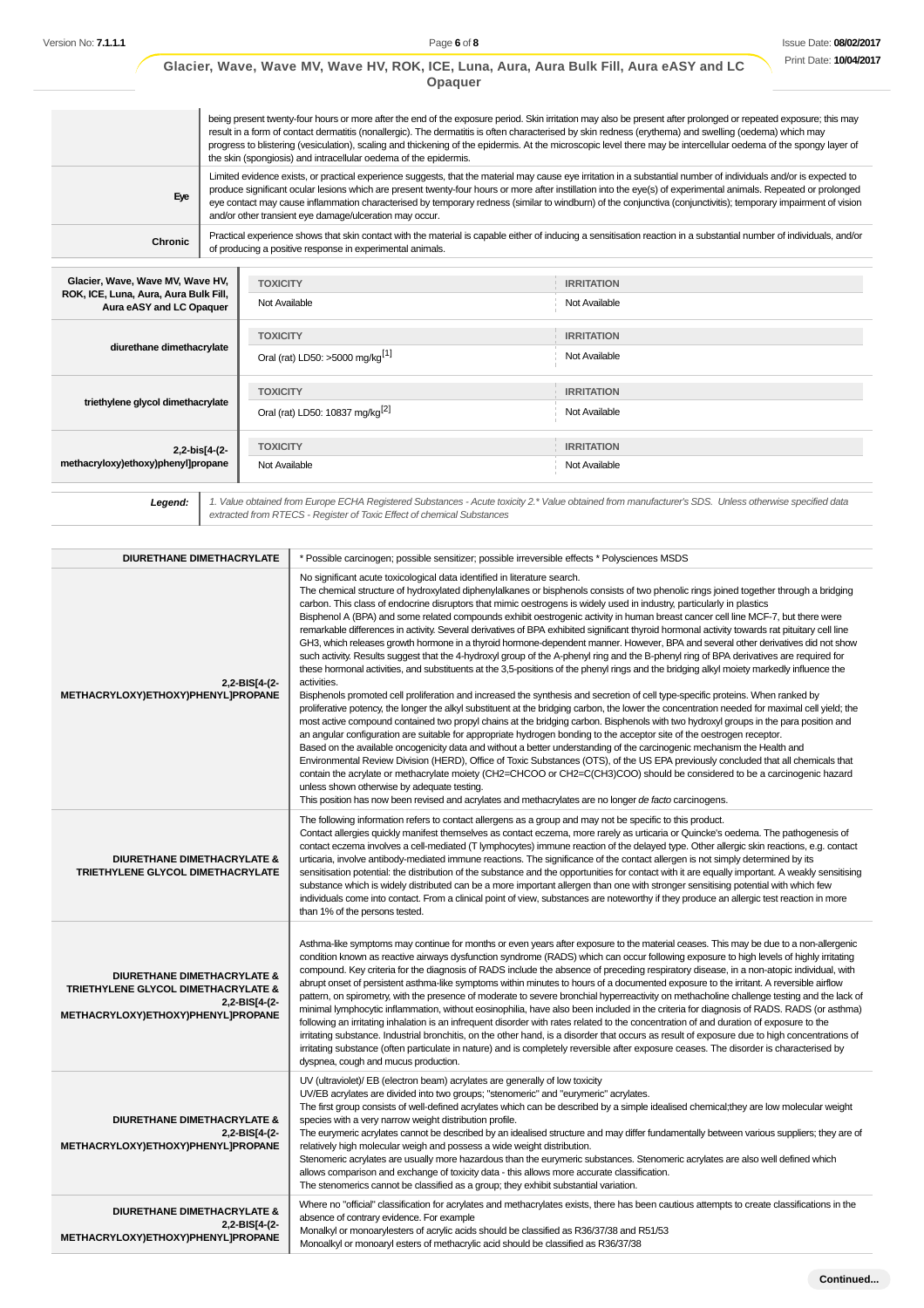|  | Glacier, Wave, Wave MV, Wave HV, ROK, ICE, Luna, Aura, Aura Bulk Fill, Aura eASY and LC |  |         |  |  |  |  |  |
|--|-----------------------------------------------------------------------------------------|--|---------|--|--|--|--|--|
|  |                                                                                         |  | Opaquer |  |  |  |  |  |

| <b>Acute Toxicity</b>                       | Y | Carcinogenicity                 | $\circ$                                                                                                                                                   |
|---------------------------------------------|---|---------------------------------|-----------------------------------------------------------------------------------------------------------------------------------------------------------|
| <b>Skin Irritation/Corrosion</b>            | D | Reproductivity                  | $\circ$                                                                                                                                                   |
| <b>Serious Eye</b><br>Damage/Irritation     | Y | <b>STOT - Single Exposure</b>   | $\odot$                                                                                                                                                   |
| <b>Respiratory or Skin</b><br>sensitisation |   | <b>STOT - Repeated Exposure</b> | $\circ$                                                                                                                                                   |
| <b>Mutagenicity</b>                         |   | <b>Aspiration Hazard</b>        | $\circlearrowright$                                                                                                                                       |
|                                             |   | Legend:                         | $\blacktriangleright$ - Data available but does not fill the criteria for classification<br>$\blacktriangleright$ - Data available to make classification |

 $\bigcirc$  – Data Not Available to make classification

## **SECTION 12 ECOLOGICAL INFORMATION**

## **Toxicity**

| Ingredient                           | Endpoint                                                                                                                                                                                                                                                                                                                                                                                        | <b>Test Duration (hr)</b> | <b>Species</b>                | Value        | Source         |
|--------------------------------------|-------------------------------------------------------------------------------------------------------------------------------------------------------------------------------------------------------------------------------------------------------------------------------------------------------------------------------------------------------------------------------------------------|---------------------------|-------------------------------|--------------|----------------|
| diurethane dimethacrylate            | EC50                                                                                                                                                                                                                                                                                                                                                                                            | 48                        | Crustacea                     | $>1.2$ mg/L  | 2              |
| diurethane dimethacrylate            | EC50                                                                                                                                                                                                                                                                                                                                                                                            | 72                        | Algae or other aquatic plants | $>0.68$ mg/L | $\overline{2}$ |
| diurethane dimethacrylate            | EC50                                                                                                                                                                                                                                                                                                                                                                                            | 72                        | Algae or other aquatic plants | $>0.68$ mg/L | $\overline{2}$ |
| diurethane dimethacrylate            | <b>NOEC</b>                                                                                                                                                                                                                                                                                                                                                                                     | 72                        | Algae or other aquatic plants | $>0.21$ mg/L | $\overline{2}$ |
| triethylene glycol<br>dimethacrylate | <b>LC50</b>                                                                                                                                                                                                                                                                                                                                                                                     | 96                        | <b>Fish</b>                   | 66.369mg/L   | 3              |
| Legend:                              | Extracted from 1. IUCLID Toxicity Data 2. Europe ECHA Registered Substances - Ecotoxicological Information - Aquatic Toxicity 3. EPIWIN Suite V3.12<br>(QSAR) - Aquatic Toxicity Data (Estimated) 4. US EPA, Ecotox database - Aquatic Toxicity Data 5. ECETOC Aquatic Hazard Assessment Data 6. NITE<br>(Japan) - Bioconcentration Data 7. METI (Japan) - Bioconcentration Data 8. Vendor Data |                           |                               |              |                |

#### **DO NOT** discharge into sewer or waterways.

## **Persistence and degradability**

| Ingredient                           | /Soil<br>. | Persistence: Air |
|--------------------------------------|------------|------------------|
| triethylene glycol<br>dimethacrylate | LOW        | <b>LOW</b>       |

#### **Bioaccumulative potential**

| Ingredient                           | <b>Biogecumulation</b>                |
|--------------------------------------|---------------------------------------|
| triethylene glycol<br>dimethacrylate | $V$ (LogKOW = 1.88)<br>$\bigcap$<br>◡ |

## **Mobility in soil**

| Ingredient                           | <b>Mobility</b>  |
|--------------------------------------|------------------|
| triethylene glycol<br>dimethacrylate | $LOW (KOC = 10)$ |

## **SECTION 13 DISPOSAL CONSIDERATIONS**

#### **Waste treatment methods**

| <b>Product / Packaging</b> | Consult State Land Waste Management Authority for disposal.<br>Bury residue in an authorised landfill. |
|----------------------------|--------------------------------------------------------------------------------------------------------|
|                            |                                                                                                        |

## **SECTION 14 TRANSPORT INFORMATION**

## **Labels Required**

| <b>Marine</b> | <b>NC</b>                |
|---------------|--------------------------|
| .             | __                       |
| .<br>. .      | N∩<br>∼able<br>Anni<br>. |

## **Land transport (ADG): NOT REGULATED FOR TRANSPORT OF DANGEROUS GOODS**

## **Air transport (ICAO-IATA / DGR): NOT REGULATED FOR TRANSPORT OF DANGEROUS GOODS**

## **Sea transport (IMDG-Code / GGVSee): NOT REGULATED FOR TRANSPORT OF DANGEROUS GOODS**

## **Transport in bulk according to Annex II of MARPOL and the IBC code**

Not Applicable

## **SECTION 15 REGULATORY INFORMATION**